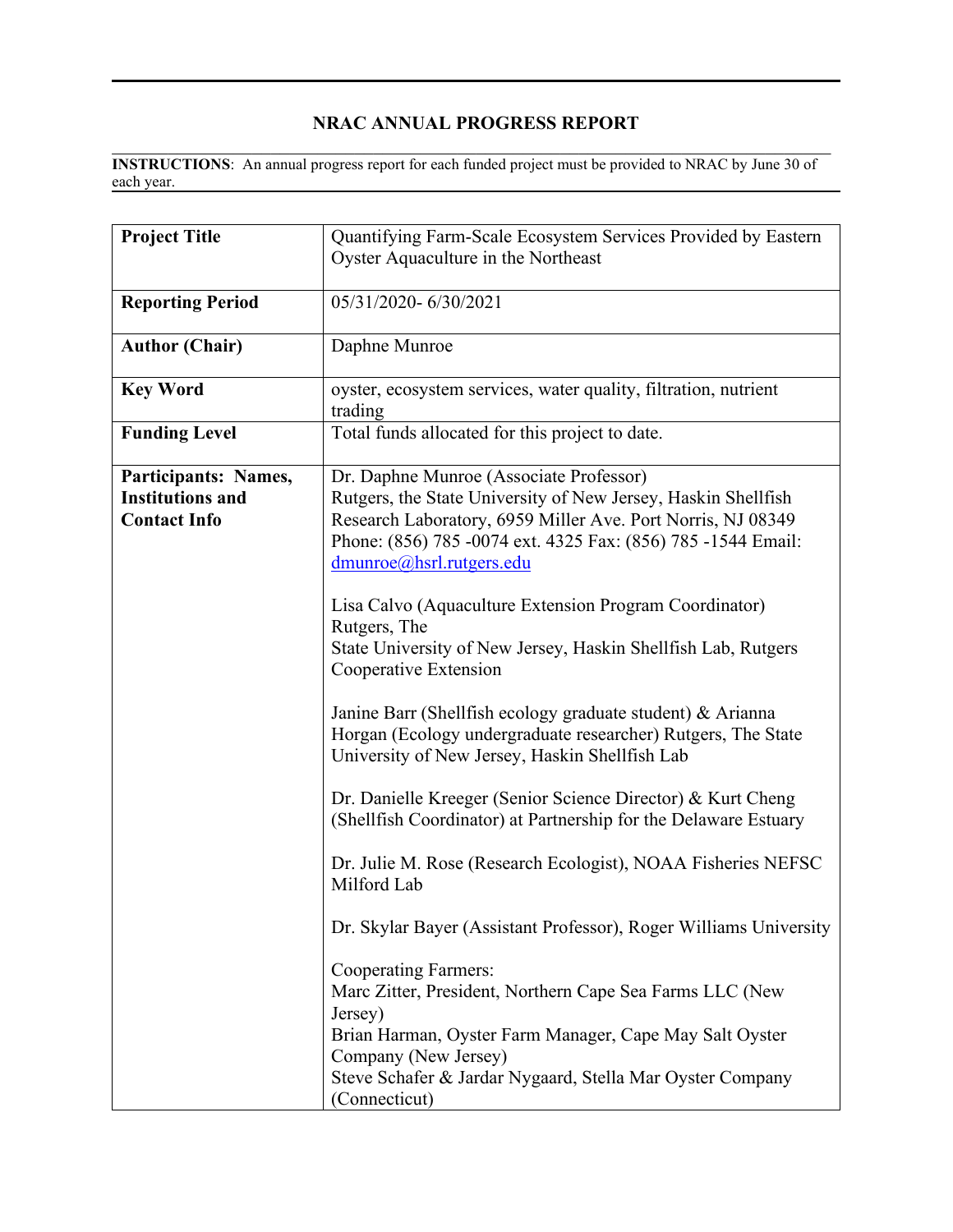|                             | Mark Casey & Brent Hott, Delaware Cultured Seafood Inc.<br>(Delaware)                                                                                                                                                                                                                                                                                                                                                                                                                                                                                                                                                                                                                                                                                                                                                                                                                                                                                                                                                                                                                                                                                                                                                                                                                                                                                                                                                                                                                                                                                                                                                                                                                                                                                                                                                                                                                                                                                                                                                                                                                   |  |  |  |
|-----------------------------|-----------------------------------------------------------------------------------------------------------------------------------------------------------------------------------------------------------------------------------------------------------------------------------------------------------------------------------------------------------------------------------------------------------------------------------------------------------------------------------------------------------------------------------------------------------------------------------------------------------------------------------------------------------------------------------------------------------------------------------------------------------------------------------------------------------------------------------------------------------------------------------------------------------------------------------------------------------------------------------------------------------------------------------------------------------------------------------------------------------------------------------------------------------------------------------------------------------------------------------------------------------------------------------------------------------------------------------------------------------------------------------------------------------------------------------------------------------------------------------------------------------------------------------------------------------------------------------------------------------------------------------------------------------------------------------------------------------------------------------------------------------------------------------------------------------------------------------------------------------------------------------------------------------------------------------------------------------------------------------------------------------------------------------------------------------------------------------------|--|--|--|
|                             |                                                                                                                                                                                                                                                                                                                                                                                                                                                                                                                                                                                                                                                                                                                                                                                                                                                                                                                                                                                                                                                                                                                                                                                                                                                                                                                                                                                                                                                                                                                                                                                                                                                                                                                                                                                                                                                                                                                                                                                                                                                                                         |  |  |  |
| <b>Project Objectives</b>   | The purpose of this project is to provide a scientifically rigorous<br>account of an ecosystem service provided by U.S. east coast oyster<br>farms. Specifically, the project aims to estimate farm-level year-<br>round filtration and nitrogen removal occurring at oyster farms<br>across the region to quantify local farm contribution to improved<br>water quality. Seasonal measurements will be made throughout<br>the year of individual oyster filtration rates, water clearance rates,<br>and nitrogen removal in ambient farm water. These measurements<br>will be scaled up to estimate total farm annual filtration and<br>nitrogen removal using the farm's standing stock. These<br>measurements will be made using oysters representing a range of<br>sizes, and will be performed at farms spanning a range of habitats<br>and farm types in the region. We will use the data collected to<br>develop an online calculator that farmers can use to estimate the<br>water quality impacts of their farms.<br><b>Objective 1:</b> Measure farm-specific year-round oyster filtration<br>over a range of oyster sizes, at four farms from the NE region.<br>Experiments will be performed at each farm using farmed oysters<br>(livestock) and natural bay water at each farm.<br>Objective 2: Survey oyster standing stock on each farm, and<br>analysis of prevailing seston composition at each location.<br><b>Objective 3:</b> Estimate the farm-level filtration capacity for one full<br>year.<br><b>Objective 4:</b> Develop an online calculator that incorporates the data<br>collected in these, and other related studies in the region, that can<br>be used by farmers to estimate the specific annual water clearance<br>and nitrogen removal characteristics for their farm.<br><b>Objective 5:</b> Create outreach and extension materials describing<br>results from objectives 1 through 4. These outreach materials will<br>be informed by needs of the farm community, and will target<br>audiences including public, farmers, permitting/management |  |  |  |
|                             | agencies, and seafood buyers.                                                                                                                                                                                                                                                                                                                                                                                                                                                                                                                                                                                                                                                                                                                                                                                                                                                                                                                                                                                                                                                                                                                                                                                                                                                                                                                                                                                                                                                                                                                                                                                                                                                                                                                                                                                                                                                                                                                                                                                                                                                           |  |  |  |
|                             |                                                                                                                                                                                                                                                                                                                                                                                                                                                                                                                                                                                                                                                                                                                                                                                                                                                                                                                                                                                                                                                                                                                                                                                                                                                                                                                                                                                                                                                                                                                                                                                                                                                                                                                                                                                                                                                                                                                                                                                                                                                                                         |  |  |  |
| <b>Anticipated Benefits</b> | State briefly how the project will benefit the aquaculture industry<br>- directly or indirectly.                                                                                                                                                                                                                                                                                                                                                                                                                                                                                                                                                                                                                                                                                                                                                                                                                                                                                                                                                                                                                                                                                                                                                                                                                                                                                                                                                                                                                                                                                                                                                                                                                                                                                                                                                                                                                                                                                                                                                                                        |  |  |  |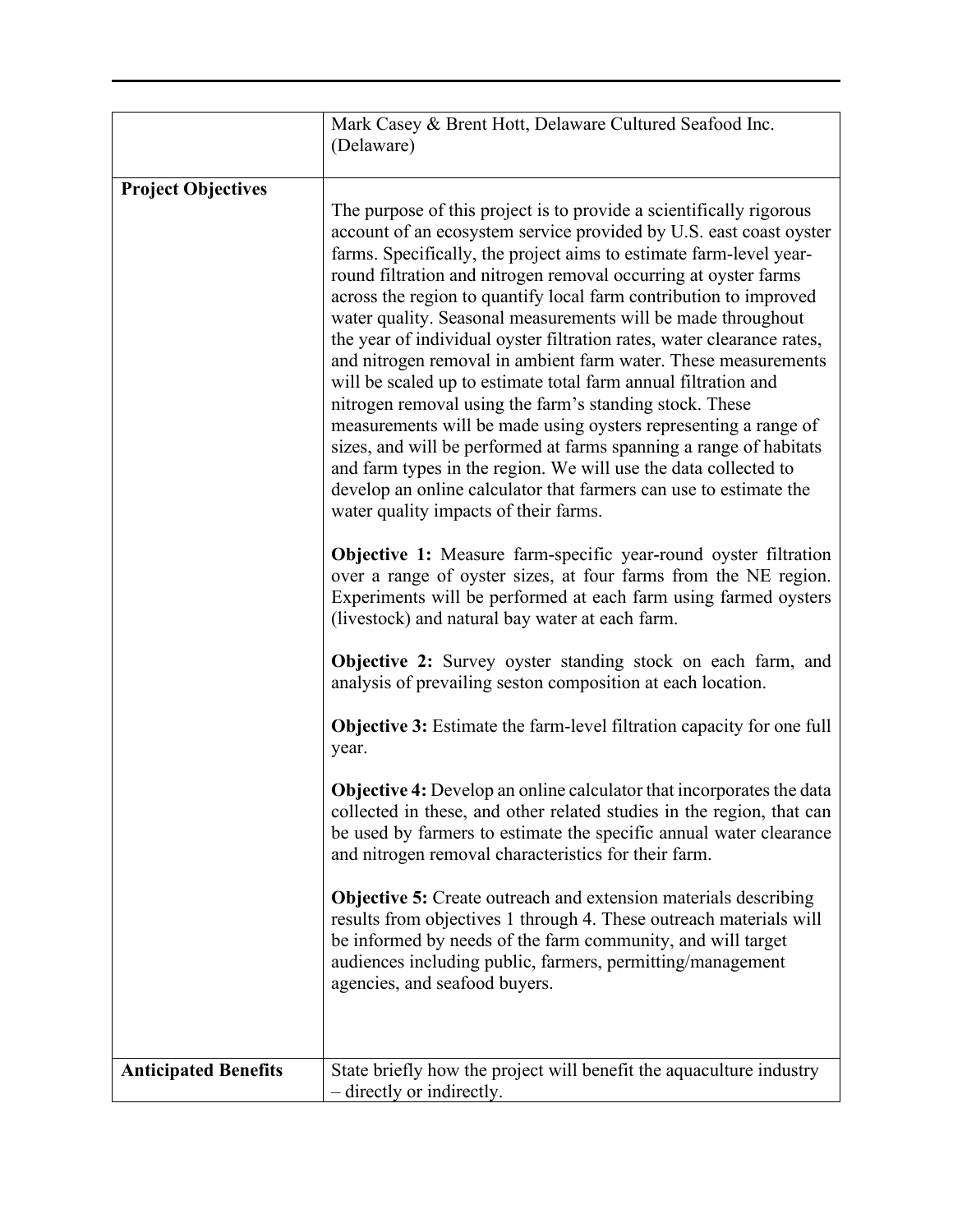|                          | To accurately understand the amount of water clearance at a given<br>farm, it is important to understand the differences that may exist<br>among habitats and gear types. Accurate filtration rate calculation<br>is important for oyster farmers because it will help them become<br>more profitable in a way that protects the natural environment and<br>promotes water quality improvements. Accurate filtration rates will<br>inform farmers' role in nutrient remediation efforts through nutrient<br>trading programs, and will help inform the general public -<br>particularly those whose homes benefit from views of clean healthy<br>waterfront $-$ about the scope of shell fish farming in maintaining<br>healthy coastal habitats. |  |  |  |  |
|--------------------------|---------------------------------------------------------------------------------------------------------------------------------------------------------------------------------------------------------------------------------------------------------------------------------------------------------------------------------------------------------------------------------------------------------------------------------------------------------------------------------------------------------------------------------------------------------------------------------------------------------------------------------------------------------------------------------------------------------------------------------------------------|--|--|--|--|
| <b>Project Progress</b>  | Summarize concisely for each objective the progress toward                                                                                                                                                                                                                                                                                                                                                                                                                                                                                                                                                                                                                                                                                        |  |  |  |  |
|                          | accomplishment to date. This has an 8,000 character limit.                                                                                                                                                                                                                                                                                                                                                                                                                                                                                                                                                                                                                                                                                        |  |  |  |  |
|                          | Objective 1: To date, 15 independent experiments have been done<br>at four oyster farms regionally. This includes 5 at a farm in CT, 2<br>at a farm in NJ backbay, 6 at a farm in Delaware Bay, and 2 at a<br>farm in DE Inland Bay. These experiments cover a range of<br>seasons and reflect a variety of water quality and environmental<br>conditions. A further 4 are planned over the next 6 to 12 months.<br>In each experiment, oyster filtration, assimilation efficiency, and<br>nitrogen removal are measured, along with water quality and<br>environmental parameters.                                                                                                                                                               |  |  |  |  |
|                          | Objective 2: Oyster standing stock at our partner farms has been<br>surveyed twice (once in early 2020, and again at the end of the<br>2020 growing season). Seston (water quality) has been tracked at<br>farm sites monthly for 5 months.                                                                                                                                                                                                                                                                                                                                                                                                                                                                                                       |  |  |  |  |
|                          | Objective 3: This will begin once experiments (Objective 1) is<br>complete.                                                                                                                                                                                                                                                                                                                                                                                                                                                                                                                                                                                                                                                                       |  |  |  |  |
|                          | Objective 4: This will begin once farm-level filtration is estimated<br>(Objective 3).                                                                                                                                                                                                                                                                                                                                                                                                                                                                                                                                                                                                                                                            |  |  |  |  |
|                          | Objective 5: Presentations have been made at the National<br>Shellfisheries Association annual meeting, and at the Partnership<br>for the Delaware Estuary Science Summit that describe the project<br>and progress to date.                                                                                                                                                                                                                                                                                                                                                                                                                                                                                                                      |  |  |  |  |
| <b>Accomplishments:</b>  |                                                                                                                                                                                                                                                                                                                                                                                                                                                                                                                                                                                                                                                                                                                                                   |  |  |  |  |
| <b>Outreach Overview</b> | Describe in general how your results have been extended to the                                                                                                                                                                                                                                                                                                                                                                                                                                                                                                                                                                                                                                                                                    |  |  |  |  |
|                          | intended users. OR, if they haven't yet, explain when $\&$ how this<br>will occur.                                                                                                                                                                                                                                                                                                                                                                                                                                                                                                                                                                                                                                                                |  |  |  |  |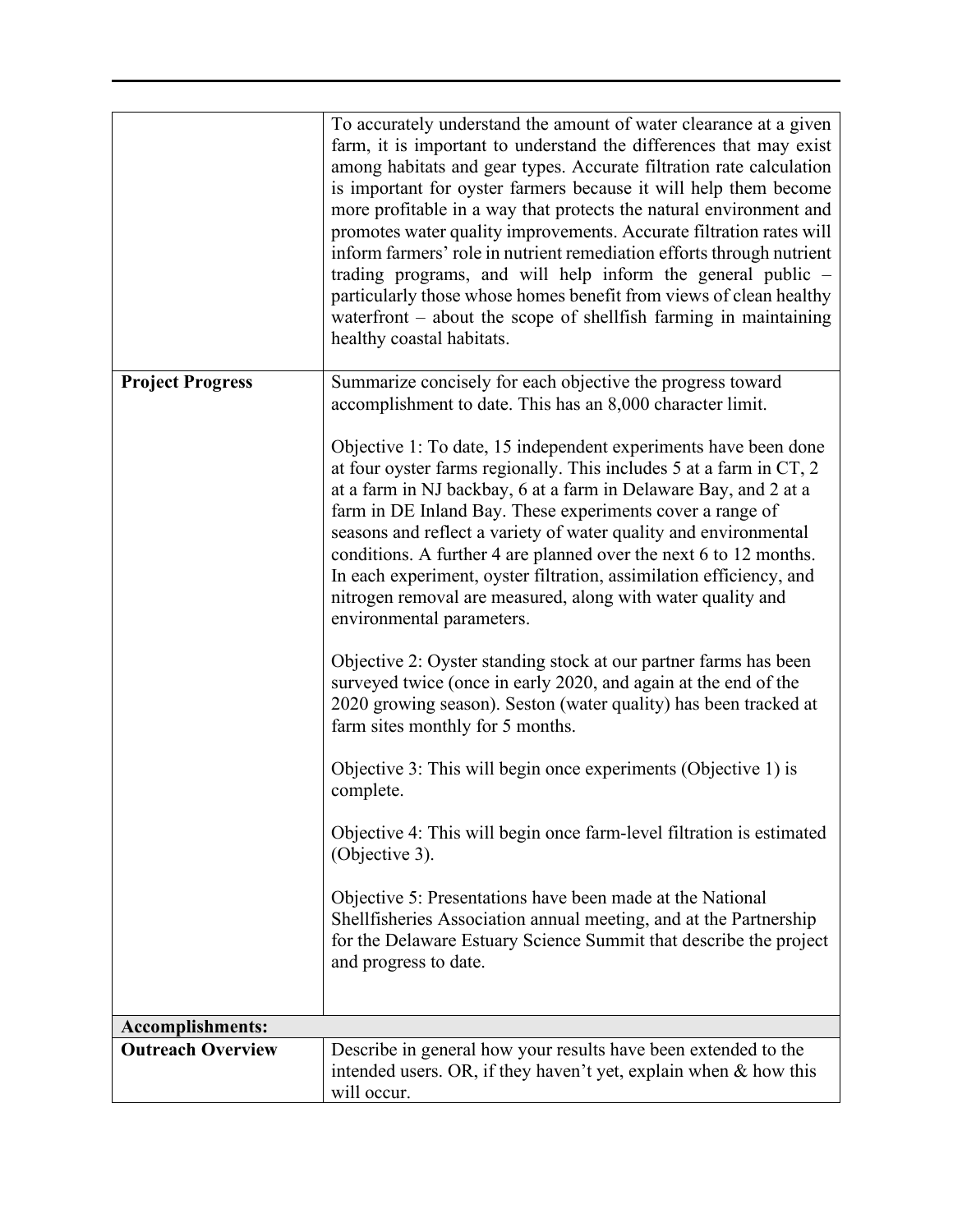|                           | Two presentations have been made at science conferences that<br>describe the project and progress to date. We will additionally<br>create targeted outreach and extension materials tailored to and<br>based on farmer needs. These may include factsheets, postcards,<br>and informative videos that describe the results of the project<br>(these require completion of objectives 1-4 before they can be<br>finalized). In addition, we will attend farmer relevant meetings<br>(such as the Northeast Aquaculture Conference & Expo, and the<br>Maryland Waterman's Expo), provide factsheets and updates, and<br>give a talk at the Shellfish Growers Forum hosted by Rutgers and<br>coordinated by Calvo in Cape May |  |  |  |
|---------------------------|----------------------------------------------------------------------------------------------------------------------------------------------------------------------------------------------------------------------------------------------------------------------------------------------------------------------------------------------------------------------------------------------------------------------------------------------------------------------------------------------------------------------------------------------------------------------------------------------------------------------------------------------------------------------------------------------------------------------------|--|--|--|
| <b>Targeted Audiences</b> | Provide information on the target audience for efforts designed to<br>cause a change in knowledge, actions, or conditions.                                                                                                                                                                                                                                                                                                                                                                                                                                                                                                                                                                                                 |  |  |  |
|                           | Our primary target audience are shellfish farmers, to whom we<br>intend to provide information relevant to the role of their farms in<br>improvement of coastal water quality.                                                                                                                                                                                                                                                                                                                                                                                                                                                                                                                                             |  |  |  |
|                           | A secondary audience is the general public, to whom we intend to<br>extend information about the beneficial role of shellfish (oyster)<br>farms to promote healthy coastal ecosystems.                                                                                                                                                                                                                                                                                                                                                                                                                                                                                                                                     |  |  |  |
|                           | Finally, managers and policy makers are also a target audience, to<br>whom we intend to provide rigorous and quantified data<br>supporting the role that shellfish (oyster) farms play in improving<br>water quality over a wide range of seasonal and environmental<br>conditions.                                                                                                                                                                                                                                                                                                                                                                                                                                        |  |  |  |
| <b>Outputs:</b>           | Outputs are tangible, measurable products (website, events,<br>workshops, products [AV, curricula, models, software,<br>technology, methods, websites, patents, etc.], trainees, etc.). Do<br>NOT include publications as they're listed separately.                                                                                                                                                                                                                                                                                                                                                                                                                                                                       |  |  |  |
|                           | Nothing to report at this time.                                                                                                                                                                                                                                                                                                                                                                                                                                                                                                                                                                                                                                                                                            |  |  |  |
| <b>Outcomes/Impacts:</b>  | Describe how findings, results, techniques, or other products that<br>were developed or extended from the project generated or<br>contributed to an outcome/impact. Outcomes/impacts are<br>defined as changes in Knowledge, Action, or Condition.                                                                                                                                                                                                                                                                                                                                                                                                                                                                         |  |  |  |
|                           | Nothing to report at this time.                                                                                                                                                                                                                                                                                                                                                                                                                                                                                                                                                                                                                                                                                            |  |  |  |
| <b>Impacts Summary</b>    | Provide short statements (2-3 sentences) about each of the<br>following:                                                                                                                                                                                                                                                                                                                                                                                                                                                                                                                                                                                                                                                   |  |  |  |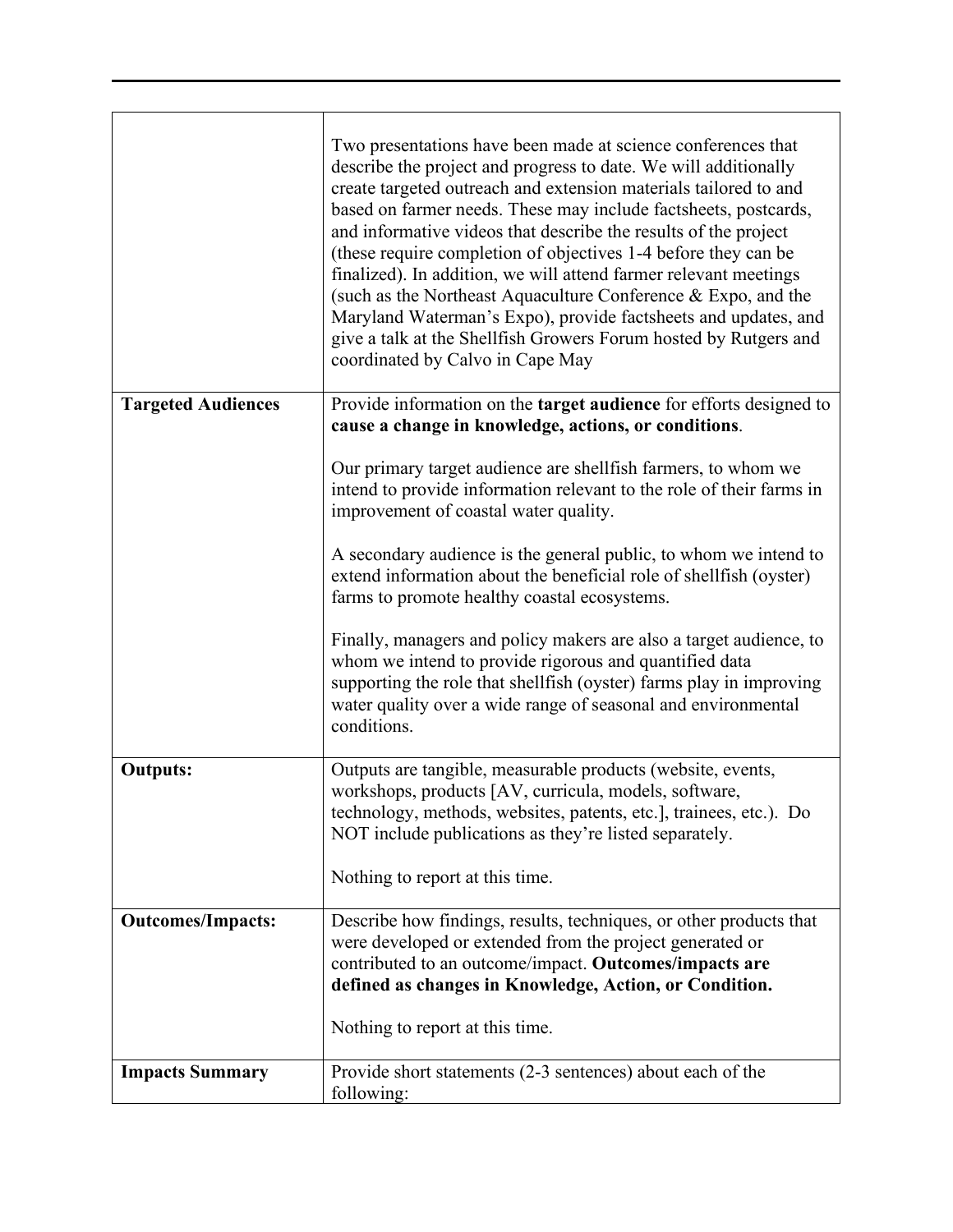|                     | (pre-established fields for Researchers to complete short statement                                                                                                                                                                                           |  |  |  |  |
|---------------------|---------------------------------------------------------------------------------------------------------------------------------------------------------------------------------------------------------------------------------------------------------------|--|--|--|--|
|                     | answers)                                                                                                                                                                                                                                                      |  |  |  |  |
|                     | 1. <b>Relevance:</b> Issue – what was the problem?                                                                                                                                                                                                            |  |  |  |  |
|                     | Oyster filtration is known to be influenced by                                                                                                                                                                                                                |  |  |  |  |
|                     | hydrodynamics, oyster size, temperature, salinity, and                                                                                                                                                                                                        |  |  |  |  |
|                     | seston quantity and quality. Although filtration is highly                                                                                                                                                                                                    |  |  |  |  |
|                     | variable, average rates are often used in estimates of<br>ecological filtration; therefore, there is a need for accurate,<br>science-based farm-specific estimates of filtration that<br>account for this realistic variation.<br>2. Response: What was done? |  |  |  |  |
|                     |                                                                                                                                                                                                                                                               |  |  |  |  |
|                     |                                                                                                                                                                                                                                                               |  |  |  |  |
|                     |                                                                                                                                                                                                                                                               |  |  |  |  |
|                     |                                                                                                                                                                                                                                                               |  |  |  |  |
|                     | Experiments in collaboration with oyster farm partners are                                                                                                                                                                                                    |  |  |  |  |
|                     | underway. Sample analysis and data collection are                                                                                                                                                                                                             |  |  |  |  |
|                     | ongoing.                                                                                                                                                                                                                                                      |  |  |  |  |
|                     | 3. Results: How did your work make a difference (change                                                                                                                                                                                                       |  |  |  |  |
|                     |                                                                                                                                                                                                                                                               |  |  |  |  |
|                     | in knowledge, actions, or conditions) to the target                                                                                                                                                                                                           |  |  |  |  |
|                     | audiences?                                                                                                                                                                                                                                                    |  |  |  |  |
|                     | Ongoing                                                                                                                                                                                                                                                       |  |  |  |  |
|                     | 4. Recap: One- sentence summary<br>Ongoing                                                                                                                                                                                                                    |  |  |  |  |
|                     |                                                                                                                                                                                                                                                               |  |  |  |  |
| <b>Publications</b> | Follow the format to list publications in the following categories:                                                                                                                                                                                           |  |  |  |  |
|                     | Presentations:                                                                                                                                                                                                                                                |  |  |  |  |
|                     |                                                                                                                                                                                                                                                               |  |  |  |  |
|                     | o Oral                                                                                                                                                                                                                                                        |  |  |  |  |
|                     | Two presentations, listed below, have been made at science                                                                                                                                                                                                    |  |  |  |  |
|                     | conferences.                                                                                                                                                                                                                                                  |  |  |  |  |
|                     |                                                                                                                                                                                                                                                               |  |  |  |  |
|                     | Barr, J., Munroe, D., Calvo, L., Kreeger, D., Cheng, K., Rose, J.,                                                                                                                                                                                            |  |  |  |  |
|                     | Bayer, S. 2021. Nutrients, Salinity, and Oysters: The Impact of                                                                                                                                                                                               |  |  |  |  |
|                     | Extreme Precipitation Events on Eastern Oyster (Crassostrea                                                                                                                                                                                                   |  |  |  |  |
|                     | virginica) Ecosystem Services in the Delaware Bay. Oral                                                                                                                                                                                                       |  |  |  |  |
|                     | presentation, Delaware Estuary Science and Environmental                                                                                                                                                                                                      |  |  |  |  |
|                     | Summit, Virtual, March 1-3, 2021. Winner - best student<br>presentation.                                                                                                                                                                                      |  |  |  |  |
|                     |                                                                                                                                                                                                                                                               |  |  |  |  |
|                     |                                                                                                                                                                                                                                                               |  |  |  |  |
|                     | Barr, J., Munroe, D., Calvo, L., Kreeger, D., Cheng, K., Rose, J.,                                                                                                                                                                                            |  |  |  |  |
|                     | Bayer, S. 2021. Quantifying farm-scale ecosystem services                                                                                                                                                                                                     |  |  |  |  |
|                     | associated with Eastern oyster aquaculture in the Northeast. Oral                                                                                                                                                                                             |  |  |  |  |
|                     | presentation, 113th National Shellfisheries Association Annual<br>Meeting, Virtual, March 22-25, 2021.                                                                                                                                                        |  |  |  |  |
|                     |                                                                                                                                                                                                                                                               |  |  |  |  |
|                     | Posters<br>$\circ$                                                                                                                                                                                                                                            |  |  |  |  |
|                     | Peer-reviewed:                                                                                                                                                                                                                                                |  |  |  |  |
|                     | Print (journal, etc.)<br>$\circ$                                                                                                                                                                                                                              |  |  |  |  |
|                     |                                                                                                                                                                                                                                                               |  |  |  |  |
|                     | Digital (websites, videos, etc.)<br>$\circ$<br>Non-Peer-reviewed:                                                                                                                                                                                             |  |  |  |  |
|                     |                                                                                                                                                                                                                                                               |  |  |  |  |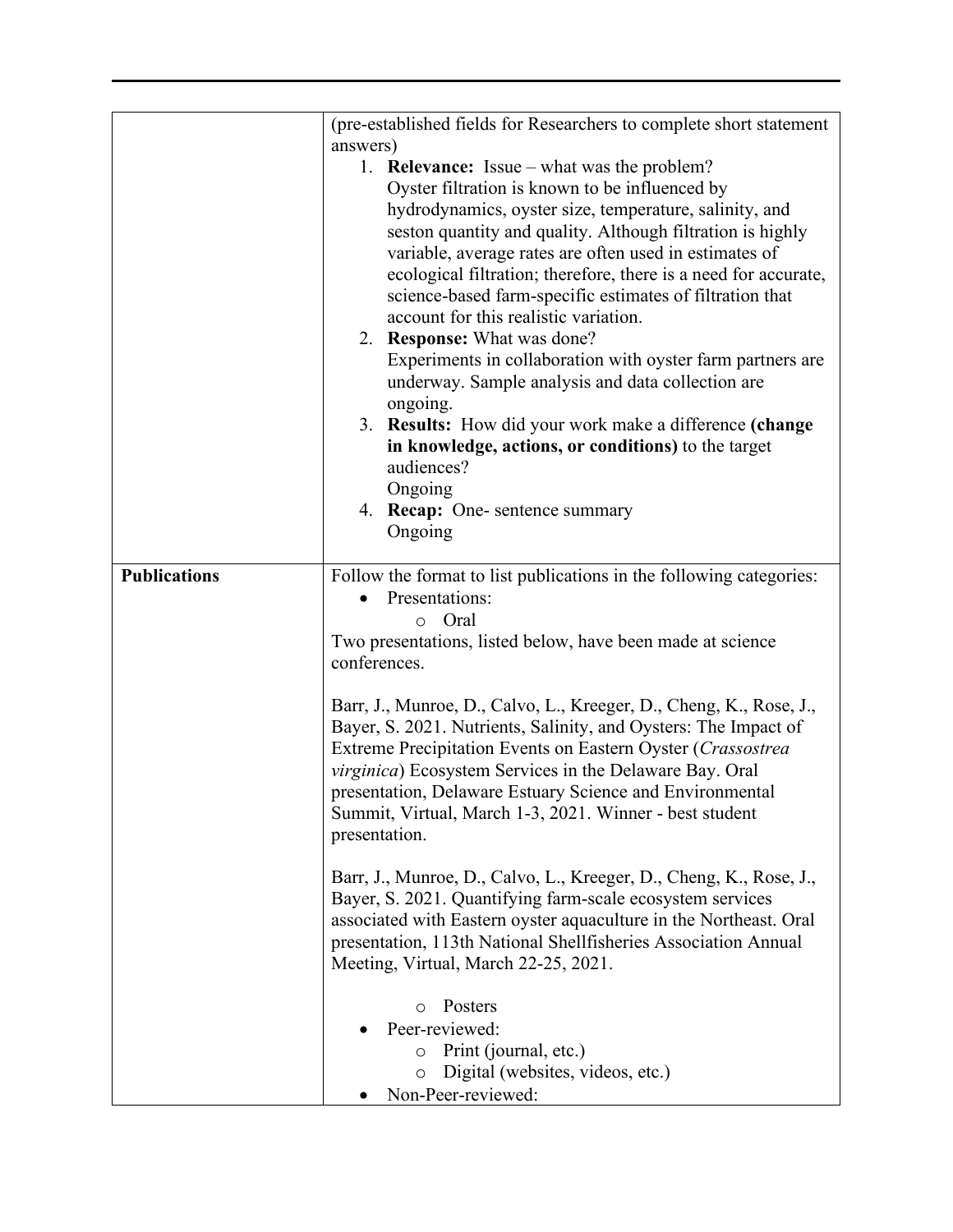|                               | <b>Extension factsheets</b><br>$\circ$                                                                                                                                                                                                                                                                                                                                                                                                                                     |                                                                 |         |                  |  |
|-------------------------------|----------------------------------------------------------------------------------------------------------------------------------------------------------------------------------------------------------------------------------------------------------------------------------------------------------------------------------------------------------------------------------------------------------------------------------------------------------------------------|-----------------------------------------------------------------|---------|------------------|--|
|                               | Popular articles<br>$\circ$<br>Barr, J. 2020. Measuring Oyster Filtration. Delaware Estuary                                                                                                                                                                                                                                                                                                                                                                                |                                                                 |         |                  |  |
|                               |                                                                                                                                                                                                                                                                                                                                                                                                                                                                            |                                                                 |         |                  |  |
|                               | News, $31(1)$ : 6-7.                                                                                                                                                                                                                                                                                                                                                                                                                                                       |                                                                 |         |                  |  |
|                               |                                                                                                                                                                                                                                                                                                                                                                                                                                                                            |                                                                 |         |                  |  |
| <b>Students/Participants:</b> | Provide the following information for every student that worked<br>with you during the reporting period:<br>Name: Janine Barr<br>Whether Degree was completed during the reporting<br>period (name, yes/no): MSc. No (ongoing)<br>New or Continuing Student: New<br>Capstone/Thesis Title (actual or anticipated): Farm-Scale<br>Filtration Provided by Eastern Oysters and Impacts of Low<br>Salinity Events on Filtration<br>Date of Graduation: Jan. 2022 (anticipated) |                                                                 |         |                  |  |
|                               |                                                                                                                                                                                                                                                                                                                                                                                                                                                                            | Provide link to thesis/dissertation document:                   |         |                  |  |
|                               |                                                                                                                                                                                                                                                                                                                                                                                                                                                                            |                                                                 |         |                  |  |
|                               |                                                                                                                                                                                                                                                                                                                                                                                                                                                                            |                                                                 |         |                  |  |
|                               | Name: Arianna Horgan                                                                                                                                                                                                                                                                                                                                                                                                                                                       |                                                                 |         |                  |  |
|                               | Whether Degree was completed during the reporting<br>period (name, yes/no): BSc. No (ongoing)                                                                                                                                                                                                                                                                                                                                                                              |                                                                 |         |                  |  |
|                               | New or Continuing Student: New                                                                                                                                                                                                                                                                                                                                                                                                                                             |                                                                 |         |                  |  |
|                               | Capstone/Thesis Title (actual or anticipated): Changes in                                                                                                                                                                                                                                                                                                                                                                                                                  |                                                                 |         |                  |  |
|                               | gut transit time due to water quality.                                                                                                                                                                                                                                                                                                                                                                                                                                     |                                                                 |         |                  |  |
|                               | Date of Graduation: May 2022 (anticipated)                                                                                                                                                                                                                                                                                                                                                                                                                                 |                                                                 |         |                  |  |
|                               | Provide link to thesis/dissertation document:                                                                                                                                                                                                                                                                                                                                                                                                                              |                                                                 |         |                  |  |
|                               |                                                                                                                                                                                                                                                                                                                                                                                                                                                                            |                                                                 |         |                  |  |
|                               |                                                                                                                                                                                                                                                                                                                                                                                                                                                                            |                                                                 |         |                  |  |
|                               |                                                                                                                                                                                                                                                                                                                                                                                                                                                                            | List any partners that you worked with on your project. Provide |         |                  |  |
| <b>Partnerships</b>           |                                                                                                                                                                                                                                                                                                                                                                                                                                                                            | the following information for each Partner:                     |         |                  |  |
|                               | Partner                                                                                                                                                                                                                                                                                                                                                                                                                                                                    | <b>Specific Type</b>                                            | Level   | <b>Nature of</b> |  |
|                               | Partnership                                                                                                                                                                                                                                                                                                                                                                                                                                                                | Subcontractor /                                                 | Unknown | Partnership      |  |
|                               | for the                                                                                                                                                                                                                                                                                                                                                                                                                                                                    | Non-profit                                                      |         | Research         |  |
|                               | Delaware                                                                                                                                                                                                                                                                                                                                                                                                                                                                   | Organization                                                    |         | Collaboration    |  |
|                               | Estuary                                                                                                                                                                                                                                                                                                                                                                                                                                                                    |                                                                 |         |                  |  |
|                               | Partner                                                                                                                                                                                                                                                                                                                                                                                                                                                                    | <b>Specific Type</b>                                            | Level   | <b>Nature of</b> |  |
|                               | Northern                                                                                                                                                                                                                                                                                                                                                                                                                                                                   | Industry                                                        | Local   | Partnership      |  |
|                               | Cape Sea                                                                                                                                                                                                                                                                                                                                                                                                                                                                   |                                                                 |         | Collaborator     |  |
|                               | Farms LLC                                                                                                                                                                                                                                                                                                                                                                                                                                                                  |                                                                 |         |                  |  |
|                               | Partner                                                                                                                                                                                                                                                                                                                                                                                                                                                                    | <b>Specific Type</b>                                            | Level   | <b>Nature of</b> |  |
|                               | Cape May                                                                                                                                                                                                                                                                                                                                                                                                                                                                   | Industry                                                        | Local   | Partnership      |  |
|                               | Salt Oyster                                                                                                                                                                                                                                                                                                                                                                                                                                                                |                                                                 |         | Collaborator     |  |
|                               | Company                                                                                                                                                                                                                                                                                                                                                                                                                                                                    |                                                                 |         |                  |  |